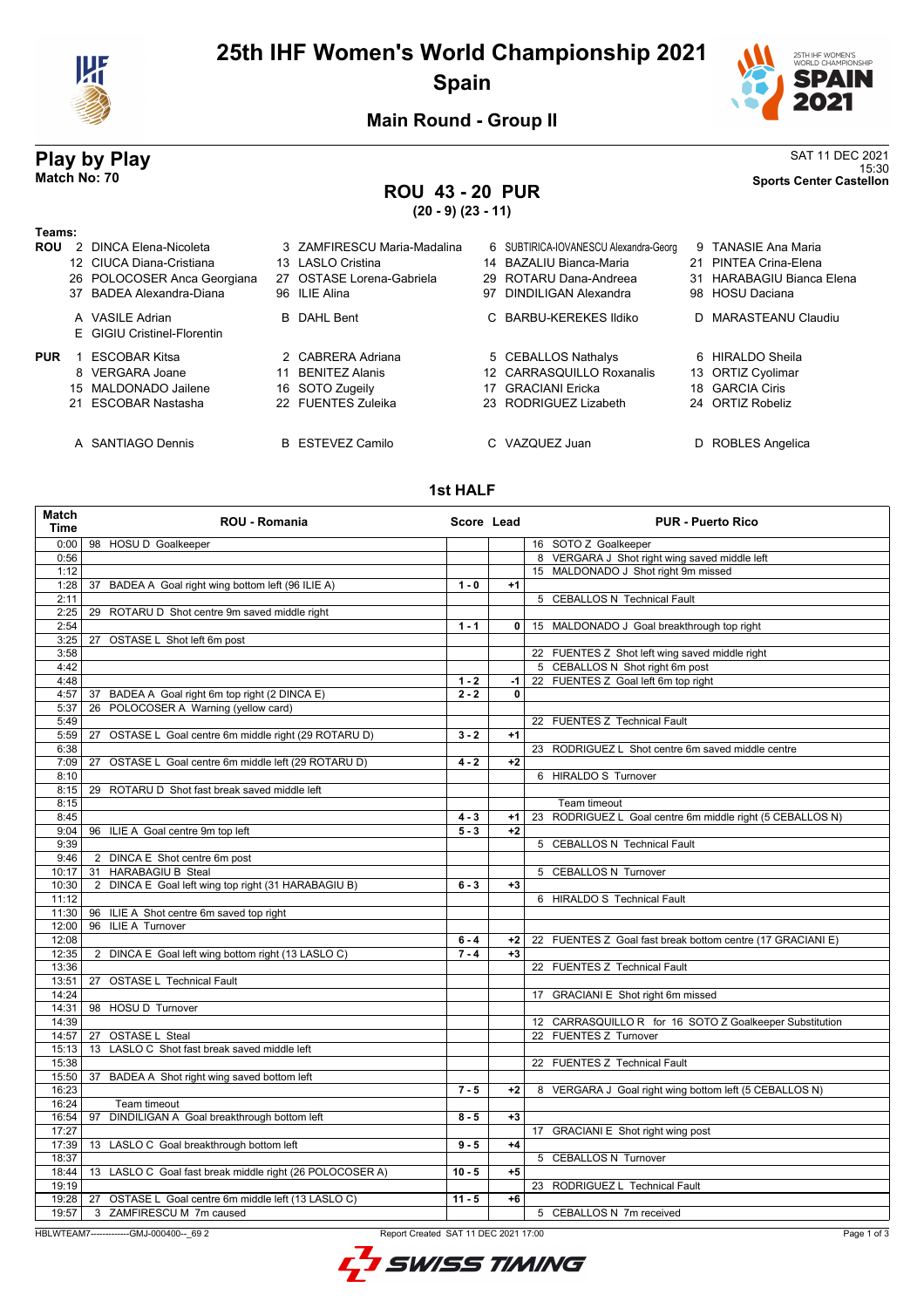

# **25th IHF Women's World Championship 2021 Spain**



## **Main Round - Group II**

**Play by Play**<br>Match No: 70<br>Sports Center Castellon 15:30 **Match No: 70 Sports Center Castellon**

### **ROU 43 - 20 PUR (20 - 9) (23 - 11)**

#### **1st HALF**

| <b>Match</b><br>Time | ROU - Romania                                                 | Score Lead |       | <b>PUR - Puerto Rico</b>                               |
|----------------------|---------------------------------------------------------------|------------|-------|--------------------------------------------------------|
| 20:08                |                                                               | $11 - 6$   | $+5$  | 5 CEBALLOS N Goal Penalty shot bottom left             |
| 20:44                | BADEA A Goal right wing bottom left (13 LASLO C)<br>37        | $12 - 6$   | $+6$  |                                                        |
| 21:23                | <b>BADEA A Steal</b><br>37                                    |            |       | 2 CABRERA A Turnover                                   |
| 21:37                | DINDILIGAN A Goal left wing top right (14 BAZALIU B)<br>97    | $13 - 6$   | $+7$  |                                                        |
| 22:27                |                                                               |            |       | 6 HIRALDO S Shot right 6m missed                       |
| 22:37                | 97<br>DINDILIGAN A Goal fast break bottom left (14 BAZALIU B) | $14 - 6$   | $+8$  |                                                        |
| 23:13                |                                                               |            |       | 22 FUENTES Z Shot centre 9m saved middle left          |
| 23:50                | 6 SUBTIRICA-IOVANESC Goal centre 6m top centre (29 ROTARU D)  | $15 - 6$   | +9    |                                                        |
| 24:40                |                                                               | $15 - 7$   | $+8$  | 2 CABRERA A Goal right 6m bottom centre (6 HIRALDO S)  |
| 25:10                | 37<br>BADEA A 7m received                                     |            |       | 13 ORTIZ C 7m caused                                   |
| 25:10                |                                                               |            |       | 13 ORTIZ C 2-minutes suspension                        |
| 25:23                | 13 LASLO C Penalty shot saved bottom left                     |            |       |                                                        |
| 26:00                | BADEA A Goal right wing middle left<br>37                     | $16 - 7$   | +9    |                                                        |
| 26:28                |                                                               | $16 - 8$   | $+8$  | 2 CABRERA A Goal centre 6m bottom left (22 FUENTES Z)  |
| 26:41                | BADEA A Goal right wing top right (29 ROTARU D)<br>37         | $17 - 8$   | +9    |                                                        |
| 26:57                |                                                               | $17 - 9$   | $+8$  | 2 CABRERA A Goal right 6m bottom centre (22 FUENTES Z) |
| 27:09                | HARABAGIU B Goal left 9m middle left<br>31                    | $18 - 9$   | +9    |                                                        |
| 27:57                |                                                               |            |       | 15 MALDONADO J Technical Fault                         |
| 28:06                | ROTARU D 7m received<br>29                                    |            |       | 22 FUENTES Z 7m caused                                 |
| 28:17                | ROTARU D Goal Penalty shot bottom left<br>29                  | $19 - 9$   | $+10$ |                                                        |
| 29:30                | <b>DINCA E Steal</b><br>2                                     |            |       | 6 HIRALDO S Turnover                                   |
| 29:39                | 31 HARABAGIU B Goal fast break bottom left (2 DINCA E)        | $20 - 9$   | $+11$ |                                                        |
|                      |                                                               | 0.11111    |       |                                                        |

#### **2nd HALF**

| <b>Match</b><br><b>Time</b> | <b>ROU - Romania</b>                                                             |           | Score Lead | <b>PUR - Puerto Rico</b>                               |
|-----------------------------|----------------------------------------------------------------------------------|-----------|------------|--------------------------------------------------------|
| 30:00                       | 12 CIUCA D Goalkeeper                                                            |           |            | <b>ESCOBAR K Goalkeeper</b><br>$\mathbf{1}$            |
| 30:19                       | 6 SUBTIRICA-IOVANESC Goal centre 6m top centre (13 LASLO C)                      | $21 - 9$  | $+12$      |                                                        |
| 30:57                       |                                                                                  |           |            | 6 HIRALDO S Technical Fault                            |
| 31:20                       | 37 BADEA A Goal right wing top left (3 ZAMFIRESCU M)                             | $22 - 9$  | $+13$      |                                                        |
| 32:10                       | 3 ZAMFIRESCU M 7m caused                                                         |           |            | 23 RODRIGUEZ L 7m received                             |
| 32:22                       |                                                                                  |           |            | 5 CEBALLOS N Penalty shot post                         |
| 32:39                       | 3 ZAMFIRESCU M Technical Fault                                                   |           |            |                                                        |
| 32:57                       |                                                                                  |           |            | 6 HIRALDO S Shot centre 6m saved top centre            |
| 33:19                       | 14 BAZALIU B Goal centre 6m top left                                             | $23 - 9$  | $+14$      |                                                        |
| 33:44                       |                                                                                  |           |            | 15 MALDONADO J Shot centre 6m missed                   |
| 33:54                       | 97 DINDILIGAN A Goal fast break top left (13 LASLO C)                            | $24 - 9$  | $+15$      |                                                        |
| 34:48                       |                                                                                  |           |            | 22 FUENTES Z Shot left wing saved middle left          |
| 35:02                       | 13 LASLO C Goal breakthrough middle right                                        | $25 - 9$  | $+16$      |                                                        |
| 35:53                       |                                                                                  |           |            | 15 MALDONADO J Technical Fault                         |
| 35:59                       | 13 LASLO C Turnover (FB)                                                         |           |            |                                                        |
| 36:26                       |                                                                                  |           |            | Team timeout                                           |
| 36:29                       | 26 POLOCOSER A Steal                                                             |           |            | 6 HIRALDO S Turnover                                   |
| 36:33                       | 13 LASLO C Goal fast break bottom centre (26 POLOCOSER A)                        | $26 - 9$  | $+17$      |                                                        |
| 37:02                       |                                                                                  | $26 - 10$ | $+16$      | 22 FUENTES Z Goal left wing top right (6 HIRALDO S)    |
| 37:25                       | 3 ZAMFIRESCU M 7m received                                                       |           |            | 6 HIRALDO S 7m caused                                  |
| 37:38                       | 29 ROTARU D Goal Penalty shot middle left (3 ZAMFIRESCU M)                       | $27 - 10$ | $+17$      |                                                        |
| 38:06                       | 13 LASLO C Steal                                                                 |           |            | 23 RODRIGUEZ L Turnover                                |
| 38:17                       | 37 BADEA A Turnover                                                              |           |            |                                                        |
| 38:48                       |                                                                                  | $27 - 11$ | $+16$      | 15 MALDONADO J Goal centre 6m bottom right             |
| 39:01                       | 37 BADEA A Shot right wing saved middle centre                                   |           |            |                                                        |
| 39:33                       | 3 ZAMFIRESCU M 2-minutes suspension                                              |           |            |                                                        |
| 39:45                       |                                                                                  |           |            | 6 HIRALDO S Shot centre 6m saved middle left           |
|                             | 40:03   96 ILIE A for 12 CIUCA D Empty goal                                      |           |            |                                                        |
| 40:15                       | 29 ROTARU D Goal breakthrough bottom left                                        | $28 - 11$ | $+17$      |                                                        |
| 40:15                       | 12 CIUCA D for 96 ILIE A Goalkeeper back                                         |           |            |                                                        |
| 40:15                       |                                                                                  |           |            | 2 CABRERA A 2-minutes suspension                       |
| 40:40                       |                                                                                  | $28 - 12$ | $+16$      | 22 FUENTES Z Goal left wing bottom right (6 HIRALDO S) |
|                             | 40:57 31 HARABAGIU B for 12 CIUCA D Empty goal                                   |           |            |                                                        |
| 41:14                       | 97 DINDILIGAN A Goal left 6m top centre (31 HARABAGIU B)                         | $29 - 12$ | $+17$      |                                                        |
| 41:22                       | 12 CIUCA D for 31 HARABAGIU B Goalkeeper back                                    |           |            |                                                        |
| 41:53                       |                                                                                  |           |            | 5 CEBALLOS N Shot centre 6m post                       |
|                             | 42:08   96 ILIE A Shot right 9m saved bottom right                               |           |            |                                                        |
| 42:20                       |                                                                                  |           |            | 22 FUENTES Z Shot fast break saved top centre          |
|                             | 42:58   97 DINDILIGAN A Technical Fault                                          |           |            |                                                        |
| 43:46                       | 12 CIUCA D Steal                                                                 |           |            | 5 CEBALLOS N Turnover                                  |
| 44:00                       | DINDILIGAN A Goal fast break top left (3 ZAMFIRESCU M)<br>97                     | $30 - 12$ | $+18$      |                                                        |
| 44:50                       |                                                                                  |           |            | 15 MALDONADO J Shot right 6m saved middle right        |
|                             | HBLWTEAM7--------------GMJ-000400-- 69 2<br>Report Created SAT 11 DEC 2021 17:00 |           |            | Page 2 of                                              |